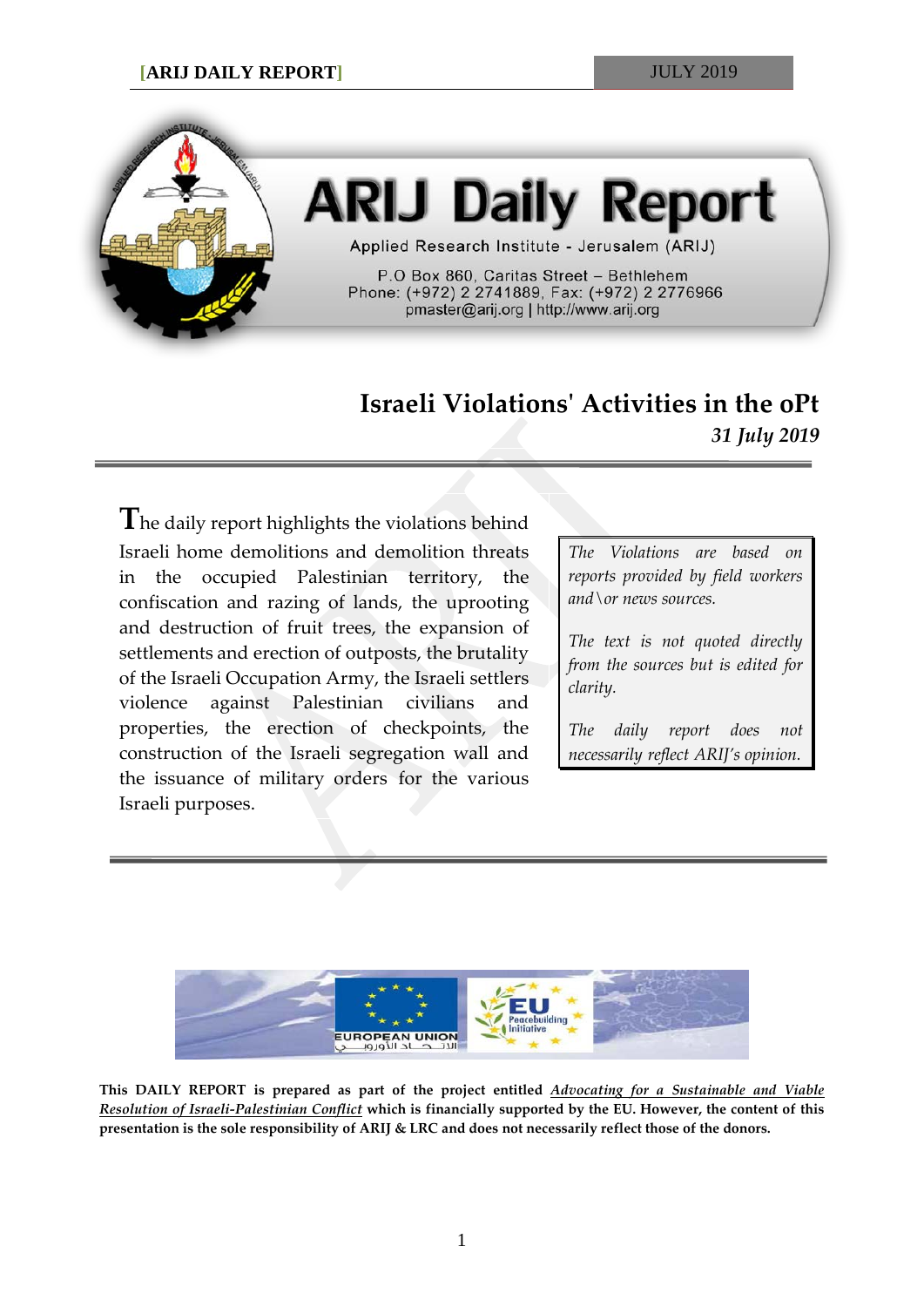### **Israeli Arrests**

- The Israeli Occupation Army (IOA) detained Yaser DEarwish from Al Isawiya town in occupied East Jerusalem after raiding his house and searching it. (WAFA 31 July 2019)
- The Israeli Occupation Army (IOA) detained Yousef Hilmi Abu Khaleel, 20, and his brothers Mujahed, 19, and Laith, 18 from Attil village north of Tulkarem city after raiding their family house and searching it. (WAFA 31 July 2019)
- The Israeli Occupation Army (IOA) detained Muhammad Mustafa Hamad, 30, from Shofa village south of Tulkarem city after raiding his family house and searching it. (WAFA 31 July 2019)
- In Hebron in the southern West Bank, the Israeli Occupation Army (IOA) detained Jawad Khader Al Ja'bari and Ibrahim Nemer Al Ja'bari . (WAFA 31 July 2019)
- The Israeli Occupation Army (IOA) detained Haitham Abu Arram from Idhna town while he was crossing Beit Einun checkpoint east of Hebron city. (WAFA 31 July 2019)
- In Nablus in the northern West Bank, the Israeli Occupation Army (IOA) detained four Palestinians at a sudden military checkpoint that was erected at the road linking Ramallah with Nablus. The four detained Palestinians were identified as Yasser Manna', Marwan Istetiyeh, Fadel Al Kurdi, and Jihad Awartani. (WAFA 31 July 2019)
- The Israeli Occupation Army (IOA) raided Beit Dajan village east of Nablus city and detained Mu'awiya Afif Hanini after raiding his family house and searching it. (WAFA 31 July 2019)
- The Israeli Occupation Army (IOA) raided Silat Al Harthiya village west of Jenin, and broke into the houses of Faris Husni Shawahneh, Hani Shafeeq Jaradat, Khaled Hussein Jaradat, Salah Theib Zuyud, Sadeq Hasan Abu Al Kheir, Inad Muhammad Abu Al Kheir and Muhammad Yousef Jaradat amd searched them. (WAFA 31 July 2019)
- The Israeli Occupation Army (IOA) raided Al Yamun village in Nablus Governorate and broke into the house of Adeem Sammudi and searched it. (WAFA 31 July 2019)
- In Beit REima village northwest of Ramallah city, the Israeli Occupation Army (IOA) raided a number of Palestinian homes and ransacked contents. The houses belonged to Yahya Fayez Raheima, Omar Satuf and Mustafa Ar Remawi. (WAFA 31 July 2019)

### **Expansion of settlements**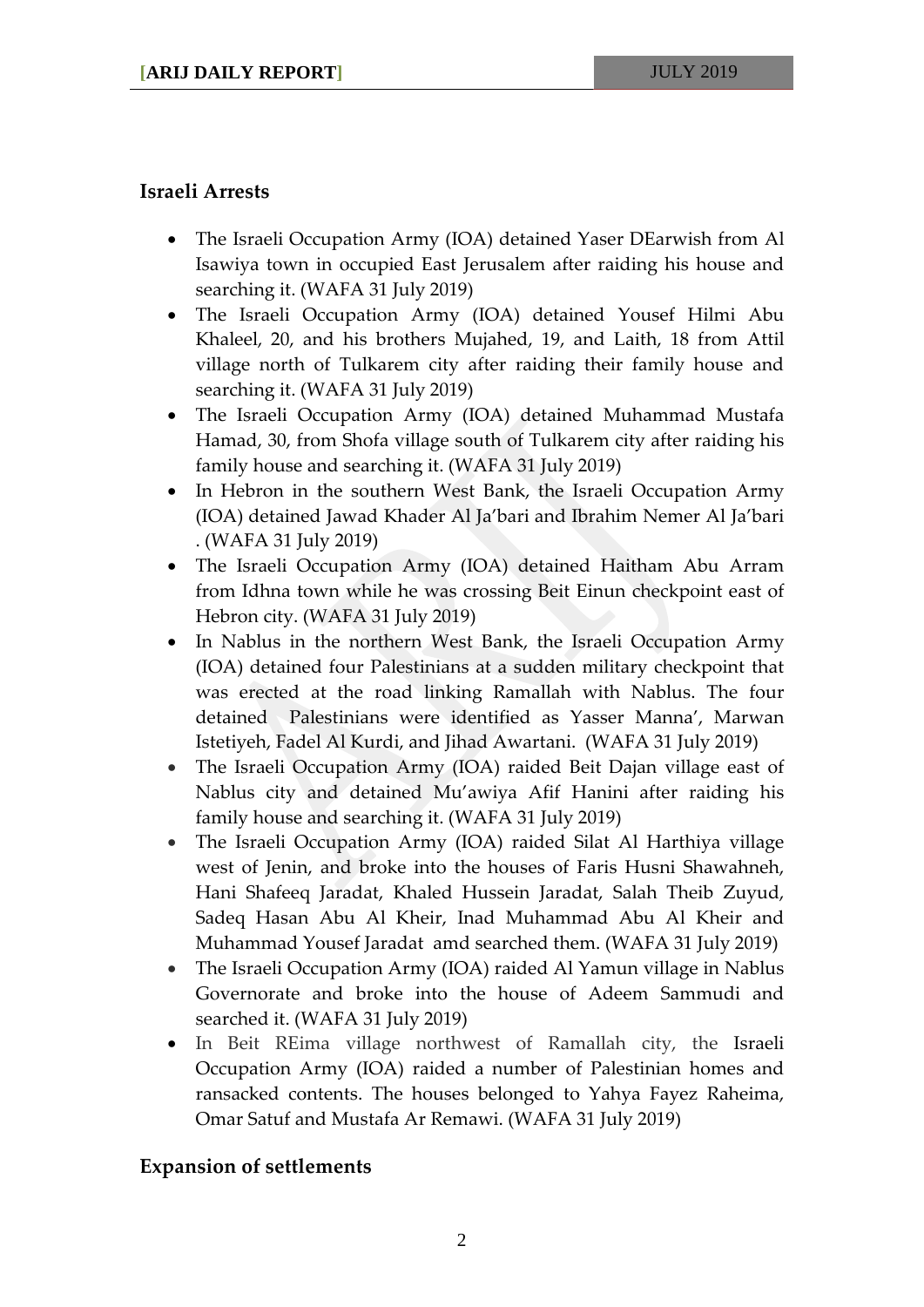• Israel's security cabinet unanimously approved Tuesday construction permits for 715 housing units in Palestinians towns in Area C of the West Bank, the first such decision since 2016. However, it remains unclear whether the plans are for the construction of new units or the legalization of existing structures built without permits. however, no official decisions on the plans have been made. Area C covers parts of the West Bank under full Israeli control, based on the [Oslo Accords.](https://www.haaretz.com/misc/tags/TAG-oslo-accords-1.5599064) Sources familiar with the matter told Haaretz 6,000 housing units in Jewish settlement in the West Bank have also been approved. Political sources believe the relatively unusual discussion, first reported [Monday by Kan public broadcaster,](https://www.haaretz.com/israel-news/.premium-israel-discuses-plans-to-build-settlements-palestinian-housing-units-in-area-c-1.7603765) could be due to American pressure. In the coming days, U.S. President Donald Trump's son-inlaw and senior adviser, Jared Kushner, is [expected to arrive in Israel](https://www.haaretz.com/us-news/.premium-kushner-other-senior-u-s-officials-to-visit-mideast-next-week-for-peace-plan-talks-1.7546451) to discuss the economic chapter of his Middle East peace plan. Settler leaders bashed news of the plan. Mateh Binyamin Regional Council chief Israel Gantz and Samaria Regional Council head Yossi Dagan issued a joint statement on Monday, calling the proposal "particularly worrying." "The [Palestinian Authority,](https://www.haaretz.com/misc/tags/TAG-palestinian-authority-1.5598923) with the assistance and funding of foreign elements, is carrying out massive illegal construction in these areas with the clear goal of establishing a terrorist state in the heart of the country," the two wrote. "We hope that this does not, heaven forbid, constitute a gesture toward the government that will be established after the election," the statement added. The head of the South Hebron Hills regional council, Yochai Damari, said that he was "stunned" by the news, adding "we are waging a struggle against the Palestinian chokehold on our settlement, and only that is a fitting topic to convene a cabinet meeting for." Shlomo Ne'eman, head of the Gush Etzion Regional Council also slammed the plans, referring to "the suffering of the homeland, known as Area C, since the Oslo disaster." "We discovered that the Arab approach of stealing a dunam and another dunam ... pays off for them," Ne'eman added. (*Haaretz* 31 July 2019)

#### **Other**

• The Israeli cabinet's decision to approve construction permits for Palestinians in the West Bank is part of a policy shift intended to push out the Palestinian Authority's involvement in planning and construction in the territories, sources familiar with the details told Haaretz. The cabinet's decision is concurrent with [mounting legal and](https://www.haaretz.com/israel-news/u-s-blocks-un-rebuke-of-israeli-demolition-of-palestinian-home-in-east-jerusalem-1.7571818)  [international criticism](https://www.haaretz.com/israel-news/u-s-blocks-un-rebuke-of-israeli-demolition-of-palestinian-home-in-east-jerusalem-1.7571818) of Israel's policy, according to which Israel demolishes Palestinian buildings and neighborhoods in Area C while preventing any natural growth for its residents. Transportation